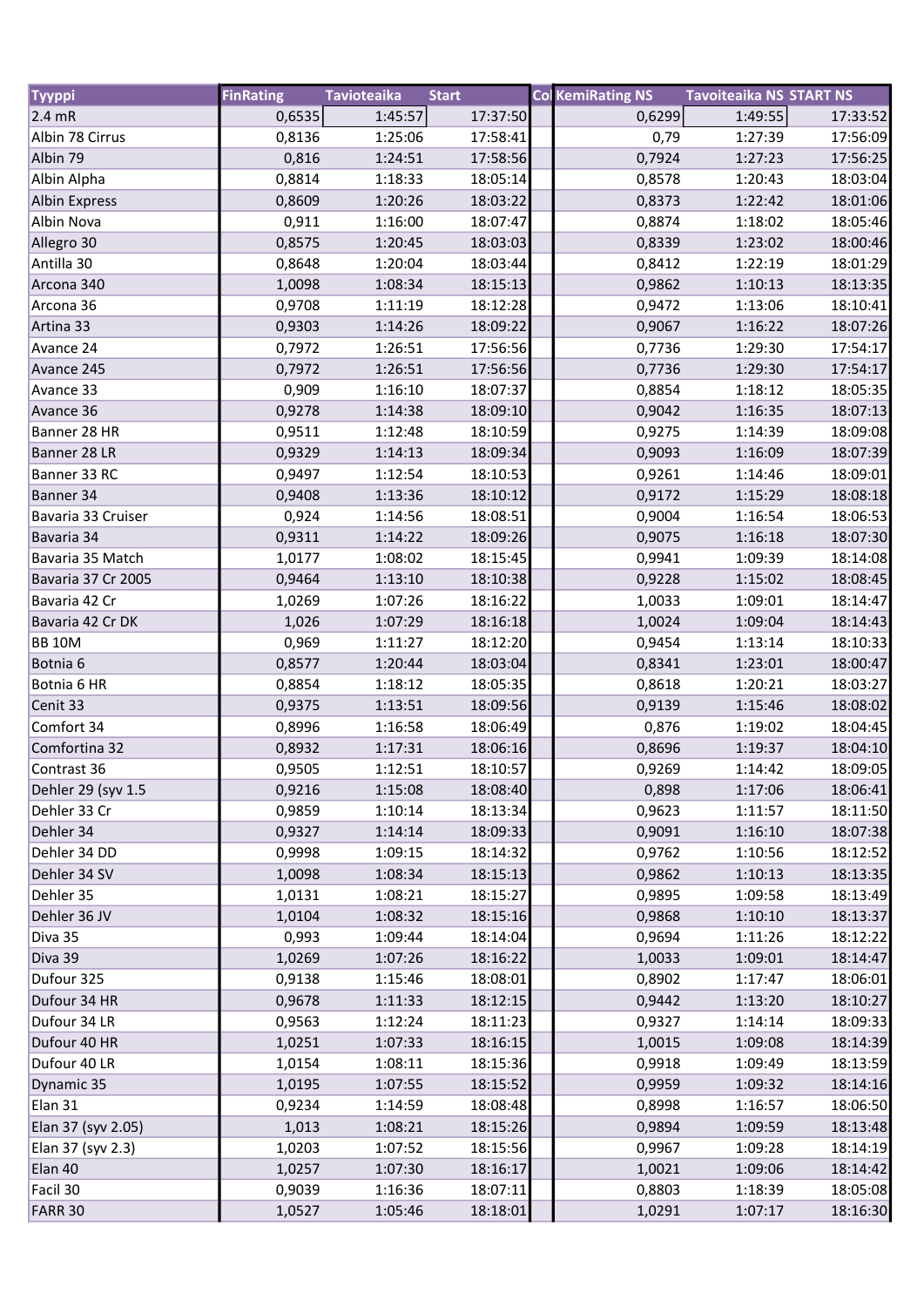| FARR 40 OD           | 1,1653 | 0:59:25 | 18:24:22 | 1,1417 | 1:00:39 | 18:23:09 |
|----------------------|--------|---------|----------|--------|---------|----------|
| Finn 26 MH LR        | 0,7858 | 1:28:07 | 17:55:41 | 0,7622 | 1:30:51 | 17:52:57 |
| Finn 35              | 0,9482 | 1:13:01 | 18:10:46 | 0,9246 | 1:14:53 | 18:08:54 |
| Finn Express 64      | 0,772  | 1:29:41 | 17:54:06 | 0,7484 | 1:32:31 | 17:51:16 |
| Finn Express 74      | 0,7918 | 1:27:27 | 17:56:21 | 0,7682 | 1:30:08 | 17:53:39 |
| Finn Express 83      | 0,838  | 1:22:38 | 18:01:10 | 0,8144 | 1:25:01 | 17:58:46 |
| Finn Express 83evo   | 0,8576 | 1:20:44 | 18:03:03 | 0,834  | 1:23:01 | 18:00:46 |
| Finnfire 33          | 0,9151 | 1:15:40 | 18:08:08 | 0,8915 | 1:17:40 | 18:06:07 |
| Finnflyer 27         | 0,8384 | 1:22:35 | 18:01:12 | 0,8148 | 1:24:59 | 17:58:49 |
| Finnflyer 31 Cr      | 0,9025 | 1:16:43 | 18:07:04 | 0,8789 | 1:18:47 | 18:05:01 |
| <b>FINNGULF 28 E</b> | 0,8912 | 1:17:42 | 18:06:06 | 0,8676 | 1:19:48 | 18:03:59 |
| <b>FINNGULF 31</b>   | 0,9129 | 1:15:51 | 18:07:57 | 0,8893 | 1:17:52 | 18:05:56 |
| <b>FINNGULF 33</b>   | 0,9753 | 1:11:00 | 18:12:48 | 0,9517 | 1:12:45 | 18:11:02 |
| FINNGULF 331         | 0,9758 | 1:10:57 | 18:12:50 | 0,9522 | 1:12:43 | 18:11:04 |
| Finngulf 36          | 0,971  | 1:11:18 | 18:12:29 | 0,9474 | 1:13:05 | 18:10:42 |
| Finngulf 39          | 1,014  | 1:08:17 | 18:15:30 | 0,9904 | 1:09:55 | 18:13:53 |
| Finngulf 391         | 1,014  | 1:08:17 | 18:15:30 | 0,9904 | 1:09:55 | 18:13:53 |
| <b>FIRST 27.7</b>    | 0,9396 | 1:13:41 | 18:10:06 | 0,916  | 1:15:35 | 18:08:12 |
| <b>First 31.7 HR</b> | 0,9482 | 1:13:01 | 18:10:46 | 0,9246 | 1:14:53 | 18:08:54 |
| <b>First 31.7 LR</b> | 0,933  | 1:14:13 | 18:09:35 | 0,9094 | 1:16:08 | 18:07:39 |
| First 32 7-8         | 0,9192 | 1:15:20 | 18:08:28 | 0,8956 | 1:17:19 | 18:06:29 |
| First 33.7 1.6m      | 0,9443 | 1:13:19 | 18:10:28 | 0,9207 | 1:15:12 | 18:08:35 |
| First 33.7 1.85m     | 0,9408 | 1:13:36 | 18:10:12 | 0,9172 | 1:15:29 | 18:08:18 |
| First 33.7 2.1m      | 0,9676 | 1:11:34 | 18:12:14 | 0,944  | 1:13:21 | 18:10:27 |
| <b>First 34.7</b>    | 0,9798 | 1:10:40 | 18:13:07 | 0,9562 | 1:12:25 | 18:11:23 |
| First 35 (2008-)     | 1,0043 | 1:08:57 | 18:14:51 | 0,9807 | 1:10:36 | 18:13:11 |
| First 35 - 2008      | 0,9706 | 1:11:20 | 18:12:27 | 0,947  | 1:13:07 | 18:10:40 |
| <b>First 36.7</b>    | 1,0052 | 1:08:53 | 18:14:54 | 0,9816 | 1:10:32 | 18:13:15 |
| First 40.7 1.9m      | 1,0328 | 1:07:02 | 18:16:45 | 1,0092 | 1:08:37 | 18:15:11 |
| First 40.7 2.4m      | 1,053  | 1:05:45 | 18:18:02 | 1,0294 | 1:07:16 | 18:16:32 |
| First 44.7 2.1m      | 1,098  | 1:03:04 | 18:20:44 | 1,0744 | 1:04:27 | 18:19:21 |
| Granada 31 MH        | 0,889  | 1:17:53 | 18:05:54 | 0,8654 | 1:20:01 | 18:03:47 |
| Granada 910          | 0,8771 | 1:18:57 | 18:04:51 | 0,8535 | 1:21:07 | 18:02:40 |
| Grand Soleil 37      | 1,0197 | 1:07:54 | 18:15:53 | 0,9961 | 1:09:31 | 18:14:17 |
| Guy 22               | 0,7821 | 1:28:32 | 17:55:16 | 0,7585 | 1:31:17 | 17:52:30 |
| Guyline 3800         | 1,0281 | 1:07:21 | 18:16:27 | 1,0045 | 1:08:56 | 18:14:52 |
| Guyline 95 HR        | 0,9391 | 1:13:44 | 18:10:04 | 0,9155 | 1:15:38 | 18:08:10 |
| Guyline 95 LR        | 0,9302 | 1:14:26 | 18:09:21 | 0,9066 | 1:16:22 | 18:07:25 |
| H 323                | 0,9119 | 1:15:56 | 18:07:52 | 0,8883 | 1:17:57 | 18:05:51 |
| <b>H-35</b>          | 0,8891 | 1:17:53 | 18:05:55 | 0,8655 | 1:20:00 | 18:03:47 |
| H-boot               | 0,8263 | 1:23:48 | 18:00:00 | 0,8027 | 1:26:16 | 17:57:32 |
| <b>Hai 960</b>       | 0,8078 | 1:25:43 | 17:58:05 | 0,7842 | 1:28:18 | 17:55:30 |
| Hanse 320 (syv 1.5   | 0,9101 | 1:16:05 | 18:07:43 | 0,8865 | 1:18:06 | 18:05:41 |
| Hanse 320 (syv 1.8   | 0,9203 | 1:15:14 | 18:08:33 | 0,8967 | 1:17:13 | 18:06:34 |
| Hanse 325            | 0,9205 | 1:15:13 | 18:08:34 | 0,8969 | 1:17:12 | 18:06:35 |
| Hanse 370            | 0,9691 | 1:11:27 | 18:12:21 | 0,9455 | 1:13:14 | 18:10:34 |
| Hanse 370 e          | 0,9754 | 1:10:59 | 18:12:48 | 0,9518 | 1:12:45 | 18:11:03 |
| Hanse 400            | 1,0322 | 1:07:05 | 18:16:43 | 1,0086 | 1:08:39 | 18:15:08 |
| Helmsman 20          | 0,7384 | 1:33:46 | 17:50:01 | 0,7148 | 1:36:52 | 17:46:55 |
| Helmsman 31          | 0,9169 | 1:15:31 | 18:08:16 | 0,8933 | 1:17:31 | 18:06:17 |
| <b>HR36</b>          | 0,9073 | 1:16:19 | 18:07:29 | 0,8837 | 1:18:21 | 18:05:26 |
| <b>IMX38</b>         | 1,0333 | 1:07:01 | 18:16:47 | 1,0097 | 1:08:34 | 18:15:13 |
| <b>IMX 40</b>        | 1,0791 | 1:04:10 | 18:19:38 | 1,0555 | 1:05:36 | 18:18:11 |
| Inferno 26           | 0,8896 | 1:17:50 | 18:05:57 | 0,866  | 1:19:57 | 18:03:50 |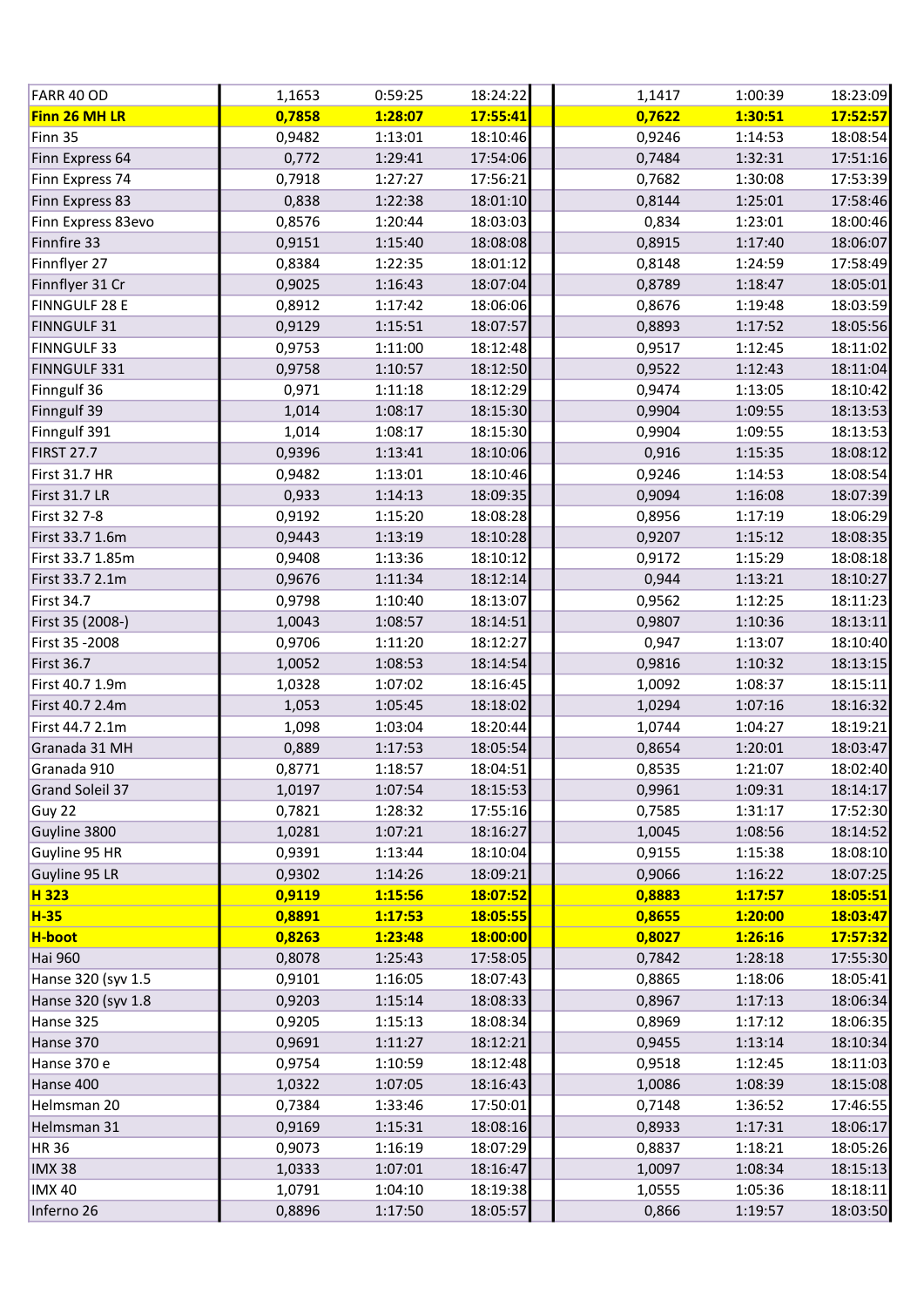| Inferno 28           | 0,8778 | 1:18:53 | 18:04:55 | 0,8542 | 1:21:03 | 18:02:44 |
|----------------------|--------|---------|----------|--------|---------|----------|
| Inferno 29           | 0,9039 | 1:16:36 | 18:07:11 | 0,8803 | 1:18:39 | 18:05:08 |
| Inferno 31           | 0,9113 | 1:15:59 | 18:07:49 | 0,8877 | 1:18:00 | 18:05:47 |
| Inferno 33           | 0,9513 | 1:12:47 | 18:11:00 | 0,9277 | 1:14:38 | 18:09:09 |
| <b>IW 31</b>         | 0,8651 | 1:20:02 | 18:03:45 | 0,8415 | 1:22:17 | 18:01:31 |
| $J-24$               | 0,8595 | 1:20:34 | 18:03:14 | 0,8359 | 1:22:50 | 18:00:57 |
| J-70 ONE DESIGN      | 0,9213 | 1:15:09 | 18:08:38 | 0,8977 | 1:17:08 | 18:06:40 |
| J-80 OD              | 0,9326 | 1:14:15 | 18:09:33 | 0,909  | 1:16:10 | 18:07:37 |
| $J-92$               | 0,9839 | 1:10:22 | 18:13:25 | 0,9603 | 1:12:06 | 18:11:41 |
| $J-92S$              | 0,9743 | 1:11:04 | 18:12:43 | 0,9507 | 1:12:50 | 18:10:58 |
| Jeanneau 35 OD       | 1,0148 | 1:08:14 | 18:15:34 | 0,9912 | 1:09:51 | 18:13:56 |
| Jon 30               | 0,8662 | 1:19:56 | 18:03:51 | 0,8426 | 1:22:10 | 18:01:37 |
| Jon 33               | 0,8993 | 1:17:00 | 18:06:48 | 0,8757 | 1:19:04 | 18:04:43 |
| Kansanvene (Nordis   | 0,7387 | 1:33:44 | 17:50:03 | 0,7151 | 1:36:50 | 17:46:58 |
| Lady Helmsman        | 0,946  | 1:13:12 | 18:10:36 | 0,9224 | 1:15:04 | 18:08:43 |
| Linjett 32 7-8       | 0,8956 | 1:17:19 | 18:06:29 | 0,872  | 1:19:24 | 18:04:23 |
| Linjett 32 MH        | 0,8806 | 1:18:38 | 18:05:10 | 0,857  | 1:20:48 | 18:03:00 |
| Linjett 33           | 0,9204 | 1:15:14 | 18:08:34 | 0,8968 | 1:17:12 | 18:06:35 |
| <b>Maestro 31 Cr</b> | 0,9203 | 1:15:14 | 18:08:33 | 0,8967 | 1:17:13 | 18:06:34 |
| Maestro 35           | 0,9485 | 1:13:00 | 18:10:47 | 0,9249 | 1:14:52 | 18:08:56 |
| <b>Maxi 1050</b>     | 0,9585 | 1:12:14 | 18:11:33 | 0,9349 | 1:14:04 | 18:09:44 |
| <b>Maxi 1100</b>     | 1,0051 | 1:08:53 | 18:14:54 | 0,9815 | 1:10:33 | 18:13:15 |
| Maxi 77              | 0,8181 | 1:24:38 | 17:59:09 | 0,7945 | 1:27:09 | 17:56:38 |
| Maxi 84              | 0,8203 | 1:24:24 | 17:59:23 | 0,7967 | 1:26:55 | 17:56:53 |
| Maxi 909             | 0,8786 | 1:18:48 | 18:04:59 | 0,855  | 1:20:59 | 18:02:48 |
| Maxi 999             | 0,9209 | 1:15:11 | 18:08:36 | 0,8973 | 1:17:10 | 18:06:38 |
| Maxi Fenix           | 0,8454 | 1:21:54 | 18:01:53 | 0,8218 | 1:24:15 | 17:59:32 |
| Maxi Racer           | 0,8901 | 1:17:47 | 18:06:00 | 0,8665 | 1:19:54 | 18:03:53 |
| MELGES 24 OD         | 0,9976 | 1:09:24 | 18:14:23 | 0,974  | 1:11:05 | 18:12:42 |
| Millennium 311       | 0,9219 | 1:15:06 | 18:08:41 | 0,8983 | 1:17:05 | 18:06:43 |
| Misil II             | 0,7936 | 1:27:15 | 17:56:33 | 0,77   | 1:29:55 | 17:53:52 |
| Mumm 36              | 1,0788 | 1:04:11 | 18:19:36 | 1,0552 | 1:05:37 | 18:18:10 |
| <b>NF</b>            | 0,8641 | 1:20:08 | 18:03:40 | 0,8405 | 1:22:23 | 18:01:25 |
| NF (genoa)           | 0,8841 | 1:18:19 | 18:05:28 | 0,8605 | 1:20:28 | 18:03:20 |
| Ohlson 22            | 0,7641 | 1:30:37 | 17:53:10 | 0,7405 | 1:33:30 | 17:50:17 |
| Ohlson 29 - 1975     | 0,8388 | 1:22:33 | 18:01:15 | 0,8152 | 1:24:56 | 17:58:51 |
| Ohlson 29 1976-      | 0,8463 | 1:21:49 | 18:01:59 | 0,8227 | 1:24:10 | 17:59:38 |
| Omega 30             | 0,9181 | 1:15:25 | 18:08:22 | 0,8945 | 1:17:24 | 18:06:23 |
| Omega 34             | 0,9536 | 1:12:37 | 18:11:11 | 0,93   | 1:14:27 | 18:09:20 |
| Omega 36             | 0,9819 | 1:10:31 | 18:13:16 | 0,9583 | 1:12:15 | 18:11:32 |
| Päijännefolkkari     | 0,7538 | 1:31:51 | 17:51:56 | 0,7302 | 1:34:49 | 17:48:58 |
| Ravage 36            | 1,0078 | 1:08:42 | 18:15:05 | 0,9842 | 1:10:21 | 18:13:26 |
| Safir                | 0,9226 | 1:15:03 | 18:08:44 | 0,899  | 1:17:01 | 18:06:46 |
| Scanmar 33           | 0,9128 | 1:15:51 | 18:07:56 | 0,8892 | 1:17:52 | 18:05:55 |
| Scanmar 345          | 0,9394 | 1:13:42 | 18:10:05 | 0,9158 | 1:15:36 | 18:08:11 |
| Seawind 32           | 0,9034 | 1:16:39 | 18:07:09 | 0,8798 | 1:18:42 | 18:05:05 |
| Selection 37         | 0,9912 | 1:09:51 | 18:13:56 | 0,9676 | 1:11:34 | 18:12:14 |
| Shipman 28           | 0,84   | 1:22:26 | 18:01:22 | 0,8164 | 1:24:49 | 17:58:59 |
| Siesta 32            | 0,9088 | 1:16:11 | 18:07:36 | 0,8852 | 1:18:13 | 18:05:34 |
| Sirena 38            | 0,9988 | 1:09:19 | 18:14:28 | 0,9752 | 1:11:00 | 18:12:47 |
| Sirena 44            | 1,0737 | 1:04:29 | 18:19:18 | 1,0501 | 1:05:56 | 18:17:51 |
| Skippi 650 Cr -200   | 0,8521 | 1:21:15 | 18:02:32 | 0,8285 | 1:23:34 | 18:00:13 |
| Skippi 650 Cr 2007   | 0,8366 | 1:22:46 | 18:01:02 | 0,813  | 1:25:10 | 17:58:37 |
| Skippi 650 Racing    | 0,8964 | 1:17:15 | 18:06:33 | 0,8728 | 1:19:20 | 18:04:28 |
|                      |        |         |          |        |         |          |